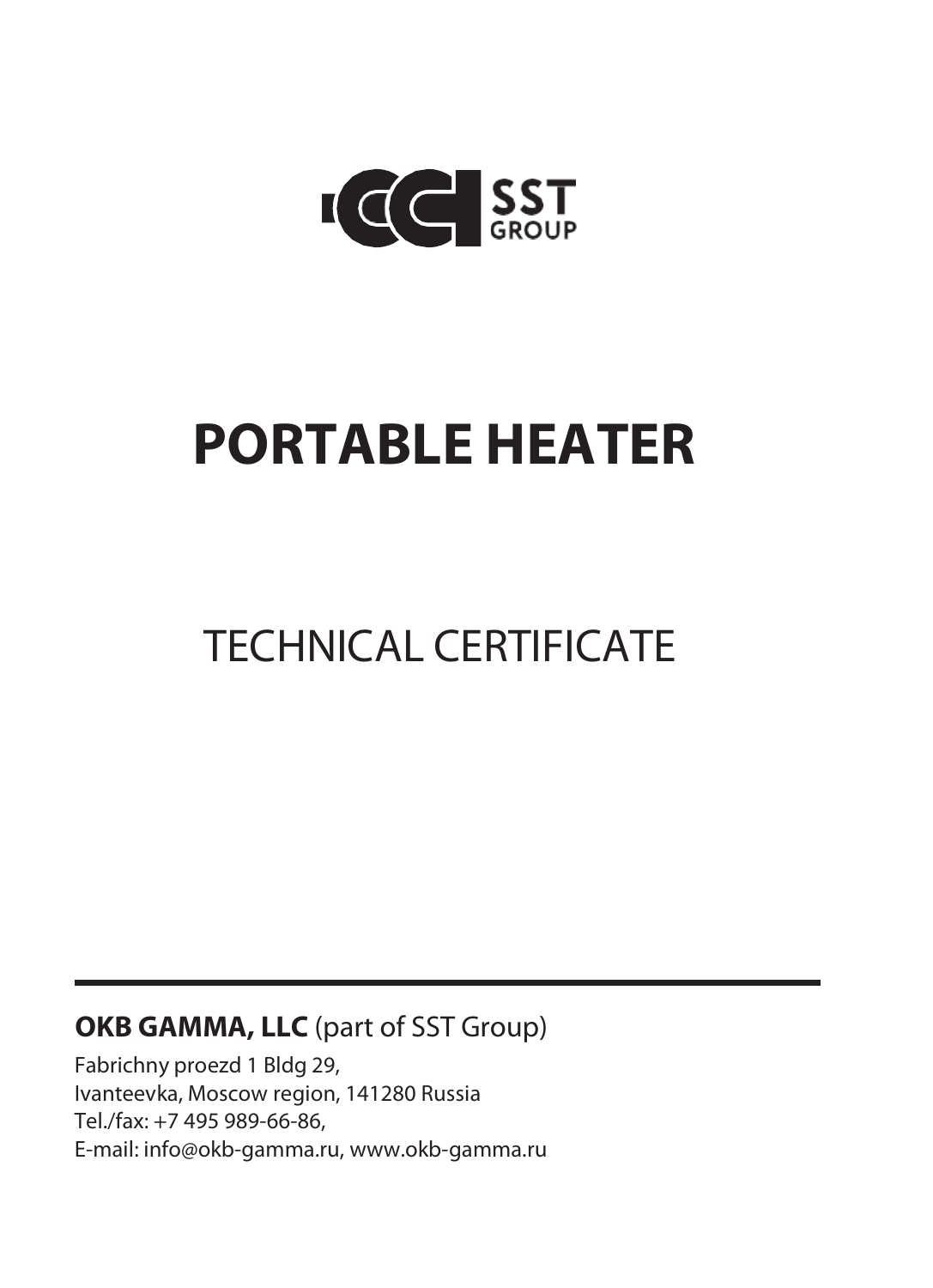## **1. APPLICATION**

The Portable heater (hereafter referred to as the heater) is a portable heating carpet designed to create a comfort microclimate at low temperature conditions. The heater has the form of an ultrathin heater which operates from an external 5 V DC battery with 2 A current capacity, or it can be connected to a power network via an adapter or power supply unit with 5 V DC, 2 A output.

#### **2. DESCRIPTION**

#### **2.1. Technical data**

| <b>Parameter</b>                                                 | <b>Value</b> |
|------------------------------------------------------------------|--------------|
| Dimensions, mm                                                   | 320×260      |
| USB power supply cable, not less than, mm                        | 800          |
| Rated supply voltage, VDC                                        | 5            |
| Rater heat output, W                                             | 8,5          |
| Electric shock protection class by GOST IEC 60335-<br>$1 - 2015$ | 3            |
| Ingress protection rating by GOST 14254-2015                     | IP X4        |
| Weight, gr                                                       | 150          |
| Operating time, h*                                               | 5            |

<sup>\*</sup> when powered from a battery with 22000 mAh capacity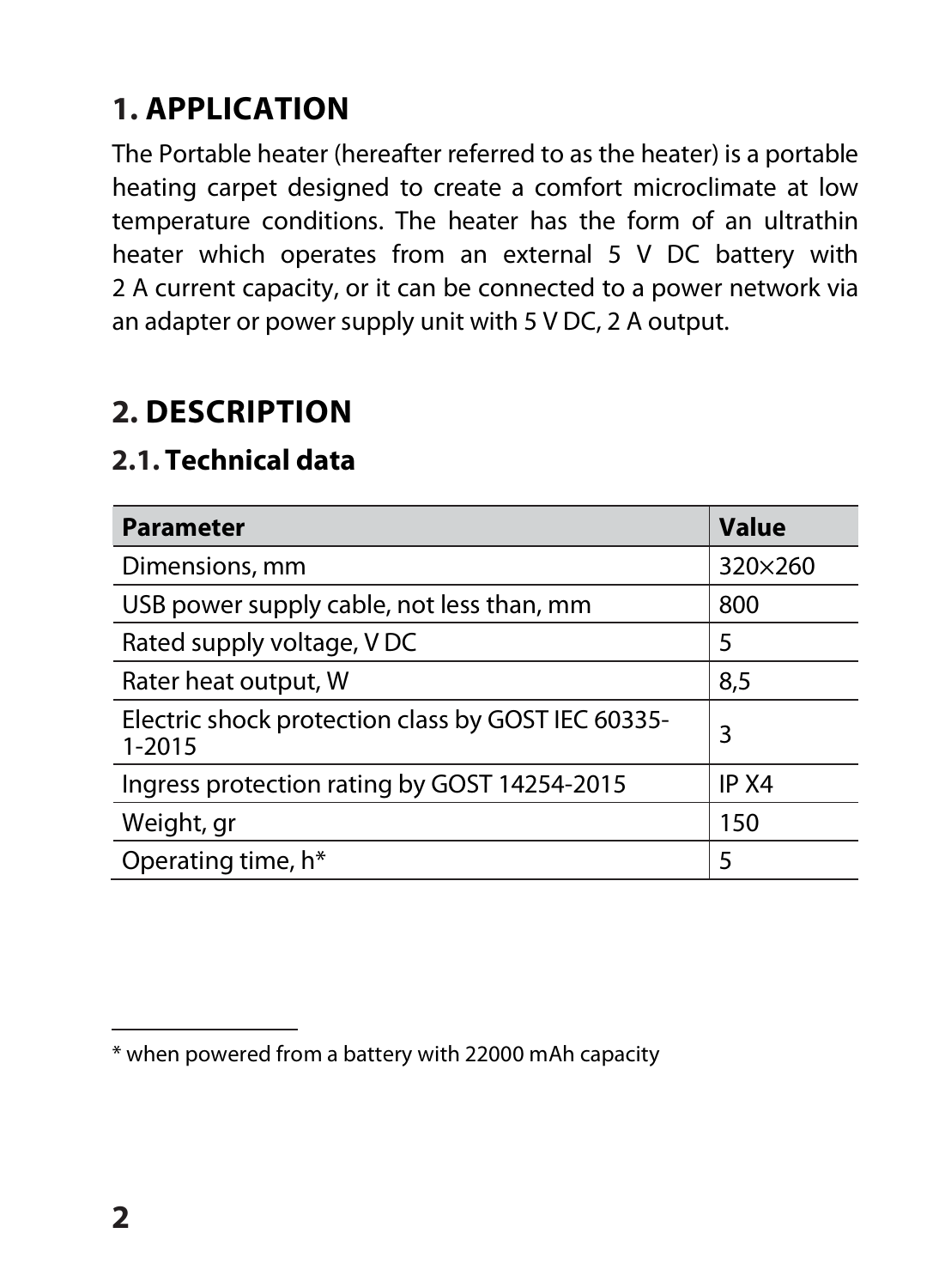#### **2.2. Heater type**

Portable heater ALH – 8,5 / 5 – 320×260 – bordeaux Heater color; Length  $\times$  width, mm; Power, W / Voltage, V DC; Short name of the product

## **3. HEATER DESIGN**

The heater is a portable heating device based on a heating element placed in a PVC covering and equipped with a USB power supply cable for the device power connection (see figure below).

The heating element is placed in a cover of waterproof fabric stitched along the outer edges.

The very low supply voltage ensures electrical safety of the heater.

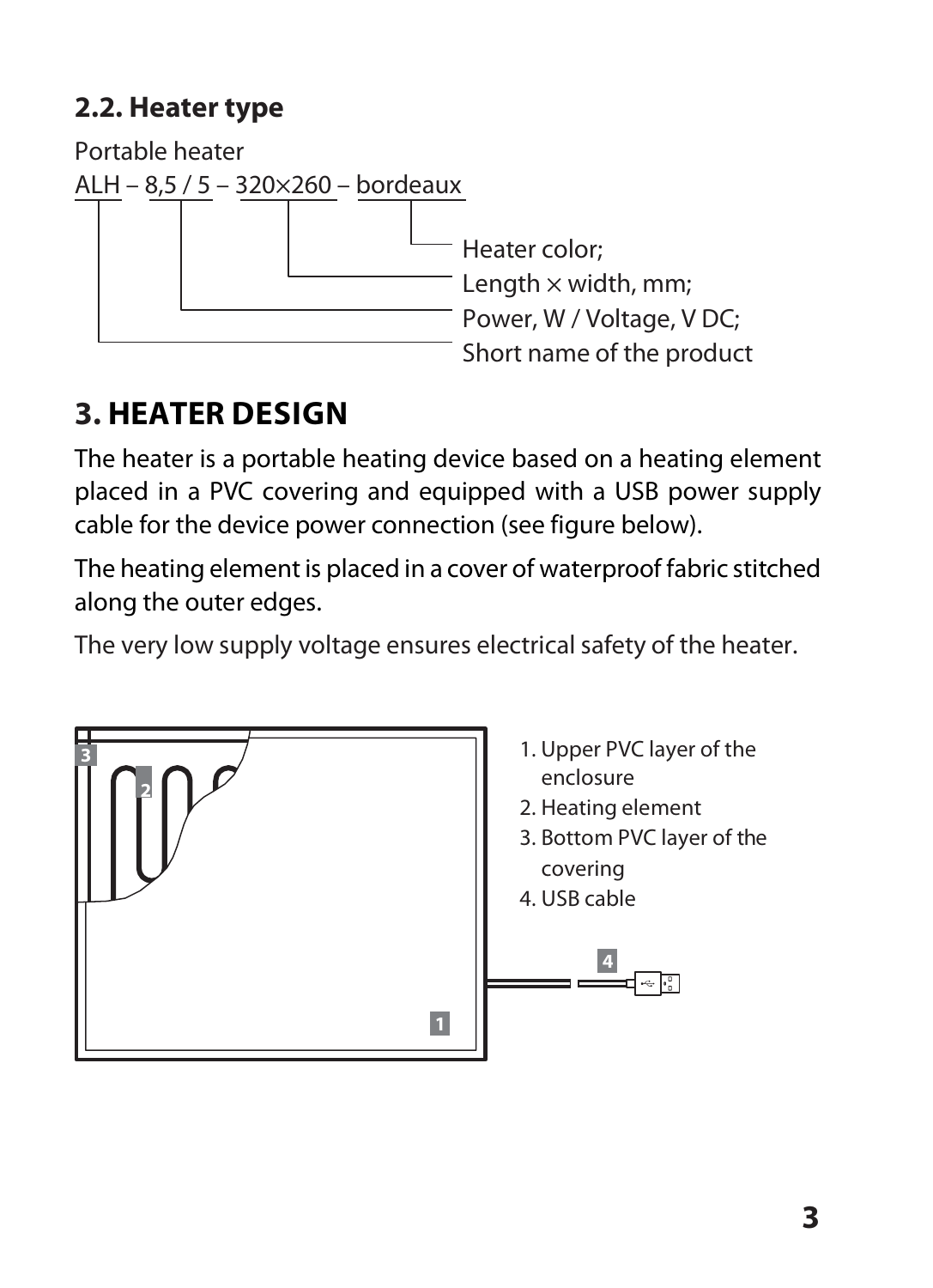### **4. OPERATING CONDITIONS**

- 1. Operation of the heaters is allowed at ambient temperature up to minus 40 °C.
- 2. The heater is only to be operated for the designed intended use.
- 3. It is required to regularly inspect the heater to detect possible wear or damage. If such defects are detected, the heater is to be disposed according to local laws and regulations.
- 4. The heater is powered from a portable battery with 5 V DC, 2 A output, or it can be connected to a power network via an adapter or power supply unit ensuring 5 V DC, 2 A output.
- 5. The unit can be cleaned by a wet sponge.
- 6. TheUSB power cord cannot be replaced. In the case of its damage, the device must be disposed according to local laws and regulations.
- 7. While operation and storage of the product, it is prohibited to:
	- store the heater crumpled except of the conditions provided by the unit package;
	- immerse the heater in any liquid during storage or operation;
	- store and operate the heater near flammable substances or liquids and gases which can damage the device materials;
	- $\cdot$  place flammable materials on the heater surface:
	- store and operate the heater near sharp objects;
	- stick pins in the heater;
	- operate the heater having any damage, including that of the installation wire;
	- roll the heater for storage before its complete cooling;
	- use the heater not for its intended purpose;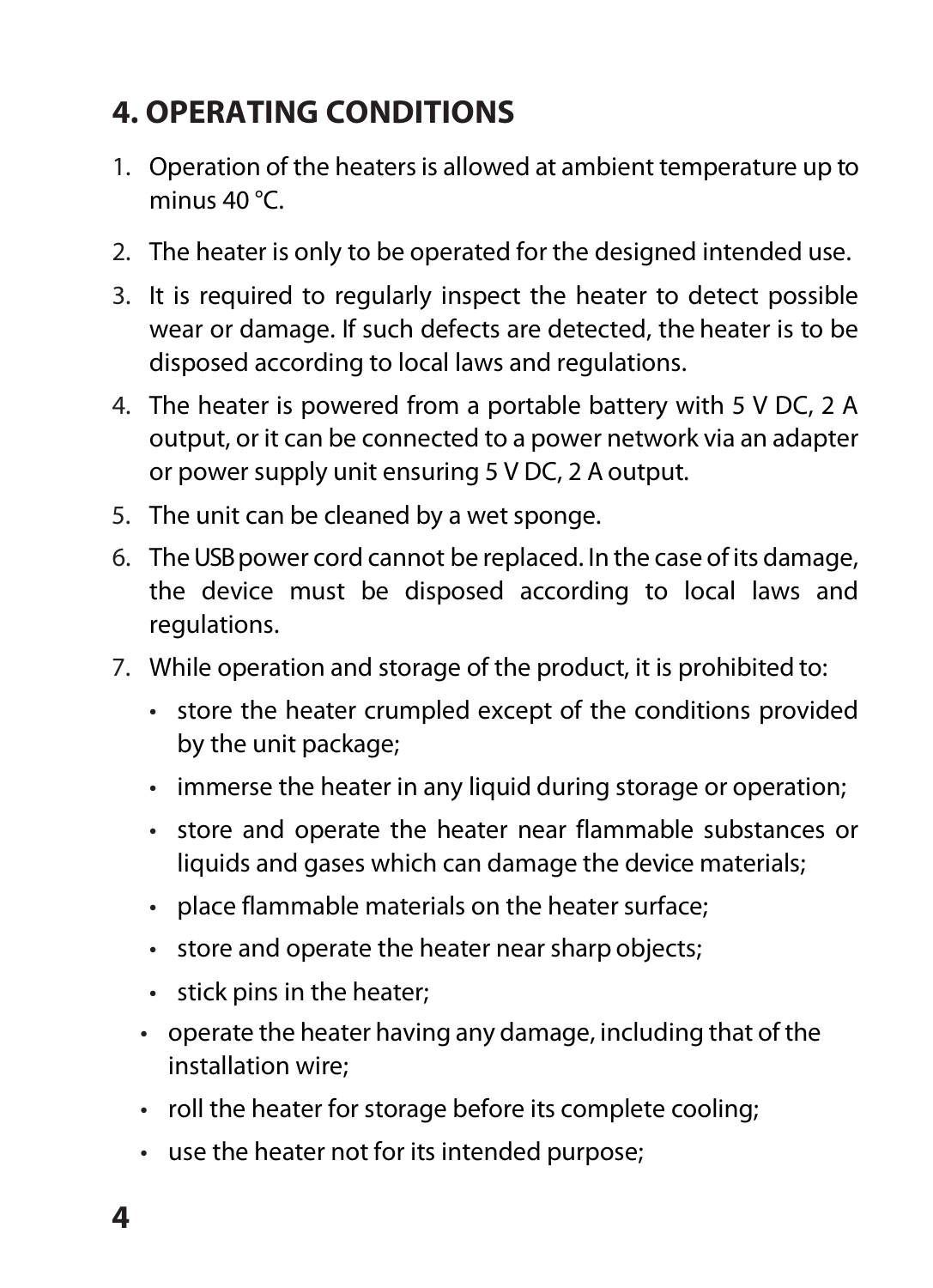- use the heater for medical purposes in hospitals;
- give the unit to children under three years of age;
- use the heater by persons insensible to heat and by other hypersensitive people who cannot react to overheating;
- use the heater by persons (including children) with limited physical, sensory or mental abilities or having insufficient life experience or knowledge, not under supervision or lack proper instruction by a person responsible for their safety;
- launder the heater except of cleaning methods indicated in the Technical Certificate;
- repair faulty or damaged heater and make any change in its design;
- apply significant mechanical and impact force to the heater and its elements;
- use the heater being while folded, rolled ortwisted;
- store the heater connected to a power supply;
- use a power source not in accordance with the requirements of these operating conditions.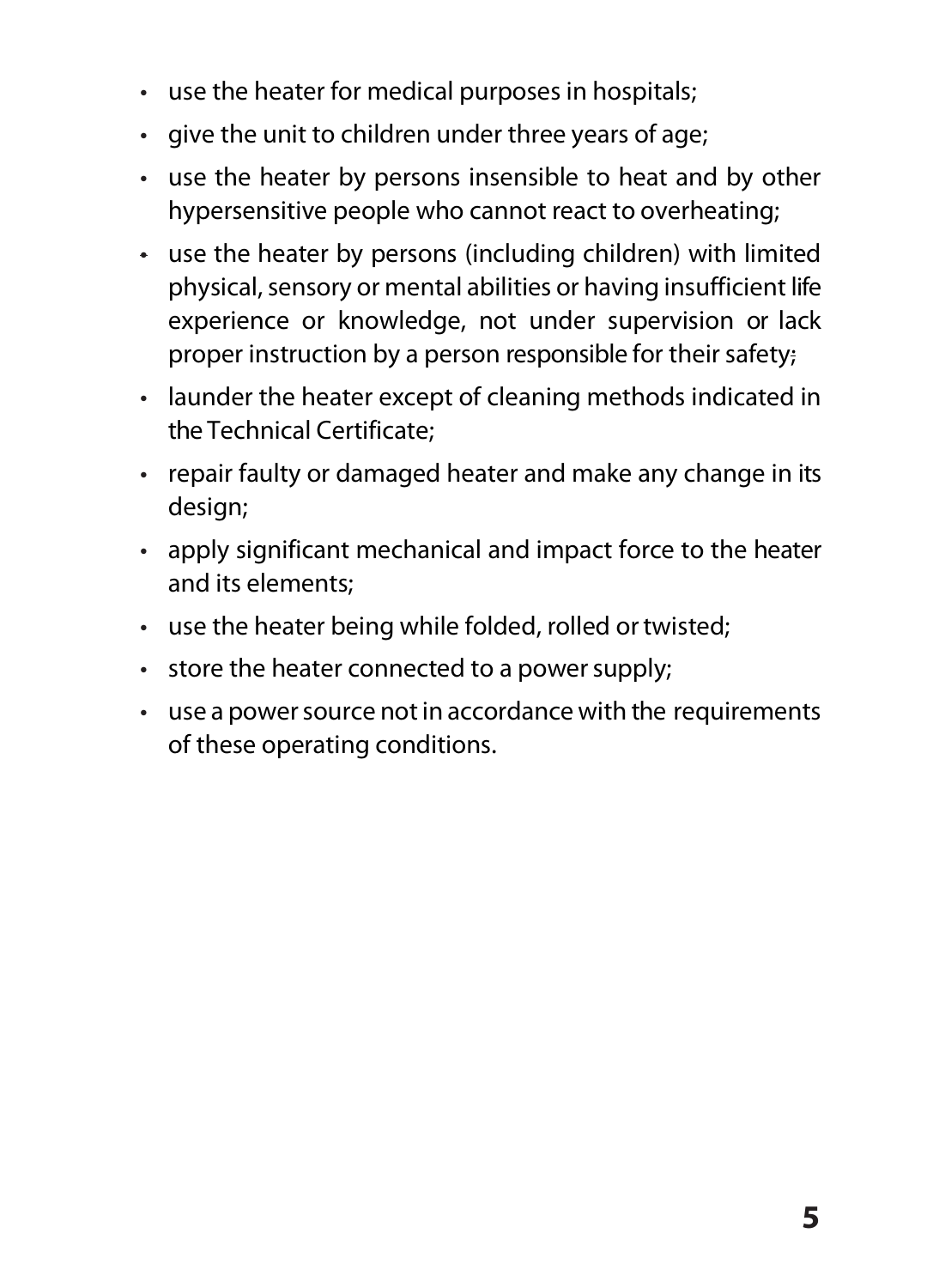## **5. DELIVERY KIT**

- $\cdot$  heater 1 pc,
- Technical Certificate 1 pc,
- package 1 pc.

#### **6. SPECIAL SYMBOLS**

Symbols indicated in the unit sticker:

| <b>Symbol</b> | <b>Meaning</b>                                 |
|---------------|------------------------------------------------|
|               | «Don't launder»                                |
|               | «Read and understand the manual»               |
|               | «Don't stick pins»                             |
|               | «Don't give to little children (0 to 3 years)» |
|               | «Don't use folded or bent»                     |
|               | «Class III device»                             |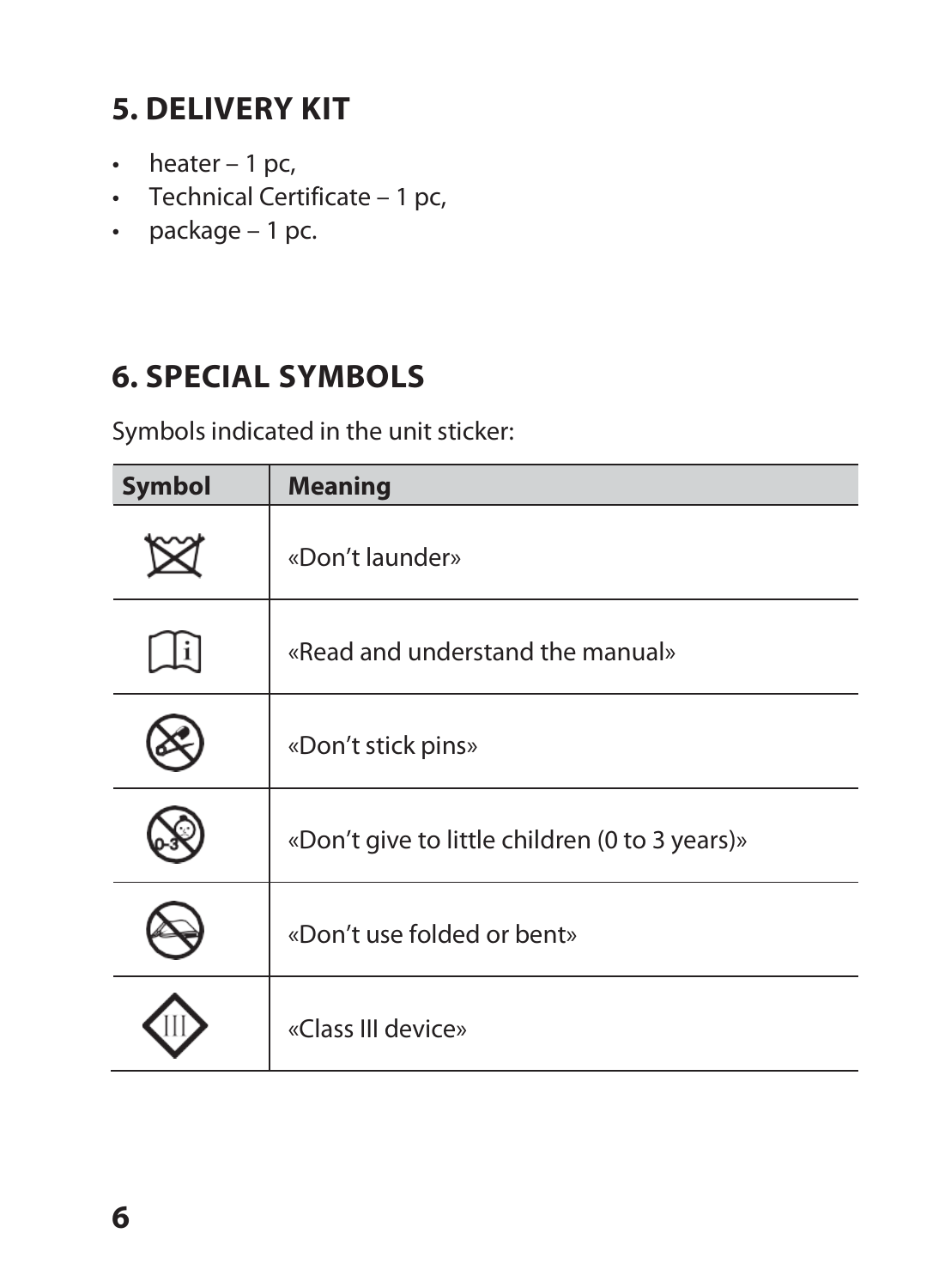## **7. WARRANTY**

The manufacturer guarantees normal operation of the heater under the operation quidelines.

#### **The warranty period is 12 months from the date of sale**

During the warranty period, the buyer has the right for replacement of the heater when detecting failures occurred through the manufacturer's fault and if recommendations for operation are followed.

The warranty is provided subject to proven date of the sale, and the bilateral "Act of discovered defects" signed by the representatives of the manufacturer (his authorized dealers) and the customer.